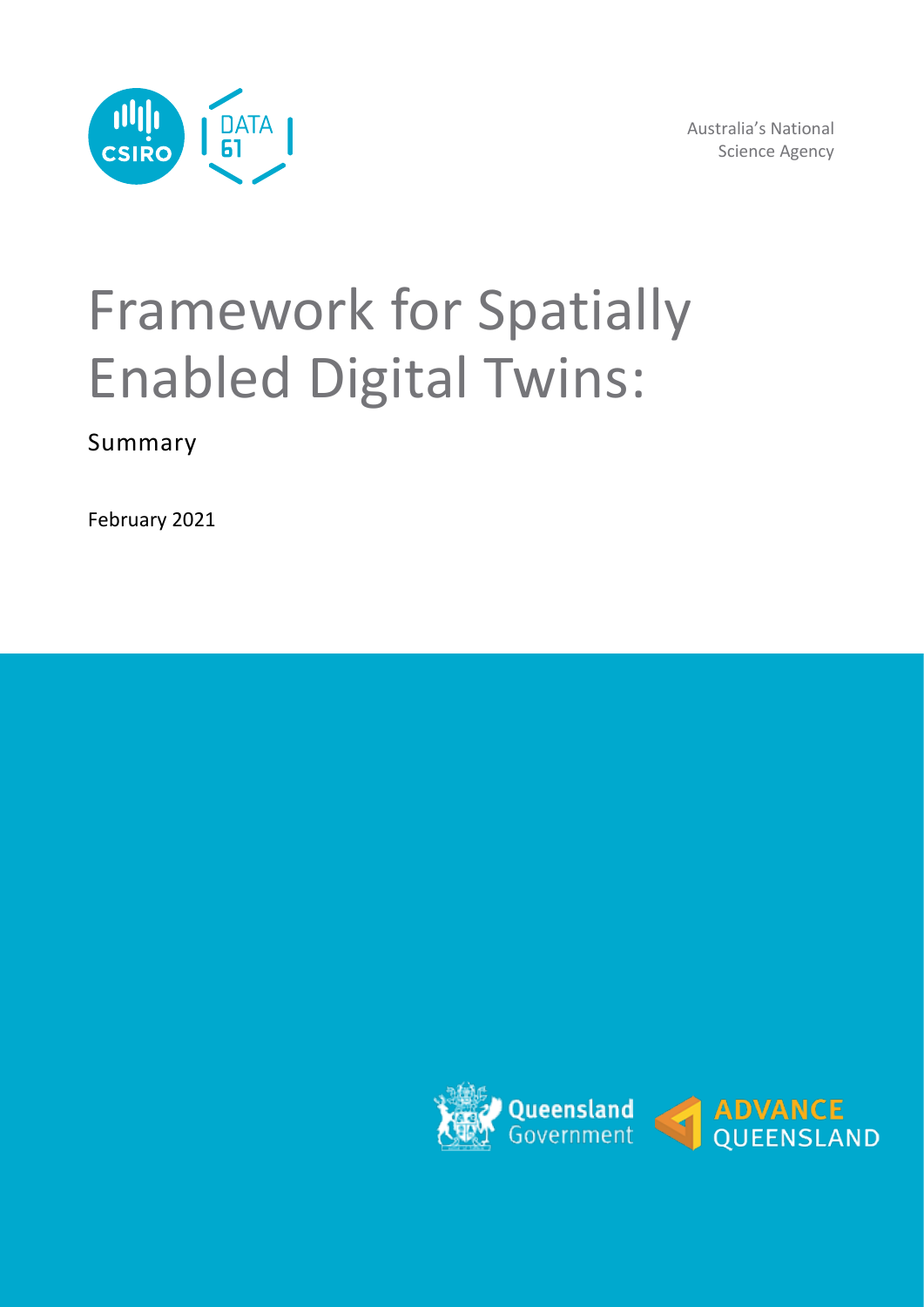# Foreword

This Framework has been commissioned by the Queensland Government to help guide the development and operation of spatially enabled digital twins in Queensland. The Framework is intended to support the implementation of the *Principles for Spatially Enabled Digital Twins of the built and natural environment in Australia* released by the Australian and New Zealand Land Information Council (ANZLIC) in December 2019.

It is expected that this Framework will be revised and updated through ongoing collaboration between government, industry, research and community stakeholders in Queensland and across Australia.

This Framework is available for other jurisdictions to use should they wish to do so.

Further information about the issues covered in the Framework are available in an accompanying information paper, *Framework for Spatially Enabled Digital Twins: Information Paper*, Data61, February 2021.

#### **CITATION**

Griffith C, Truelove M *Framework for Spatially Enabled Digital Twins: Executive Summary*, February 2021. CSIRO Data61, Australia.

#### **COPYRIGHT**

© The State of Queensland (Department of Resources) 2021.

This annual report is licensed by the State of Queensland (Department of Resources) under a Creative Commons Attribution (CC BY) 4.0 International licence.

#### **ACKNOWLEDGEMENTS**

This study was funded by the Queensland Government's Advance Queensland Big Data Challenge for the Department of Resources.

The authors would like to express gratitude to the experts from industry, government, research, and community organisations who shared their expertise and guided the development of the Framework.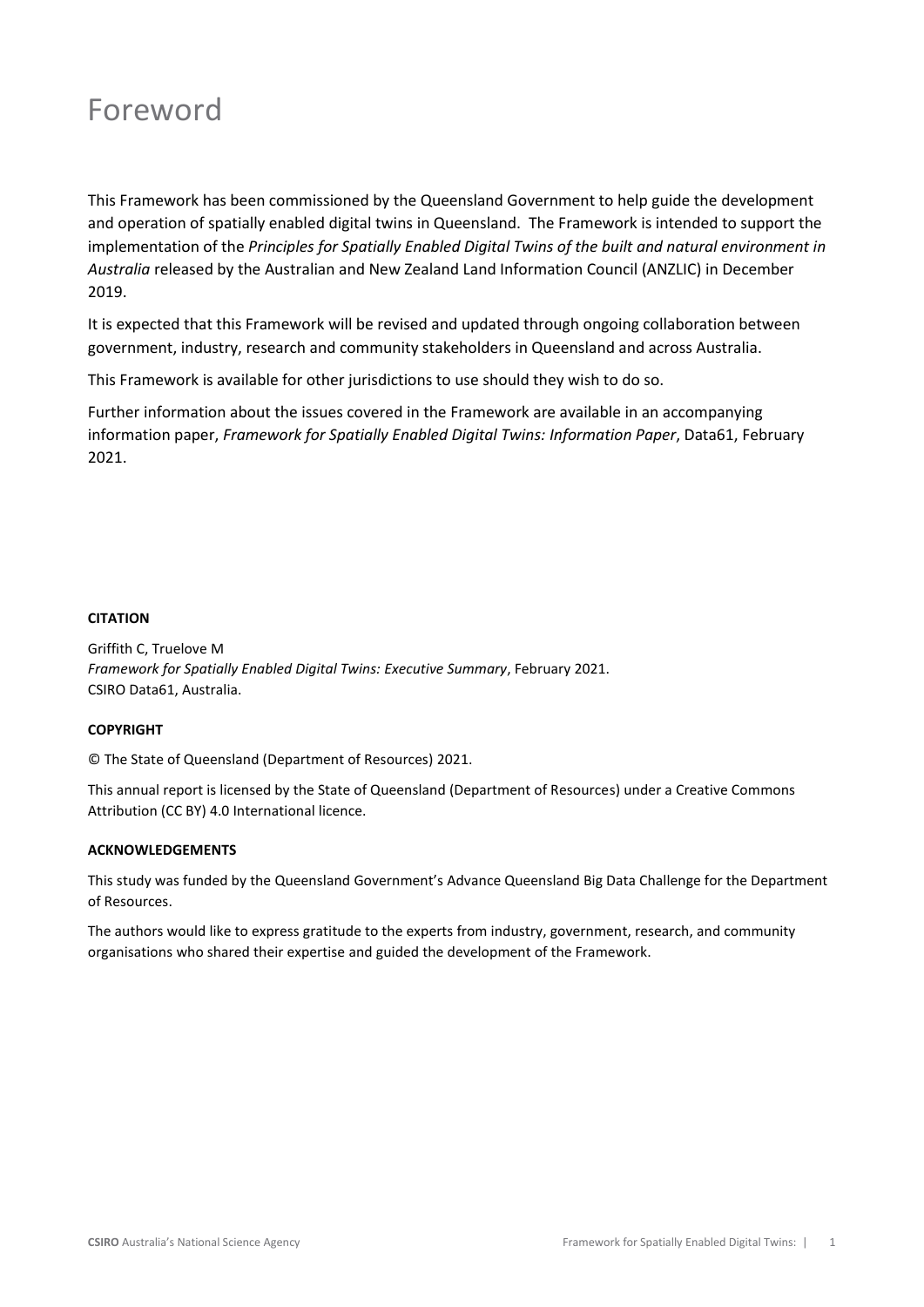# Contents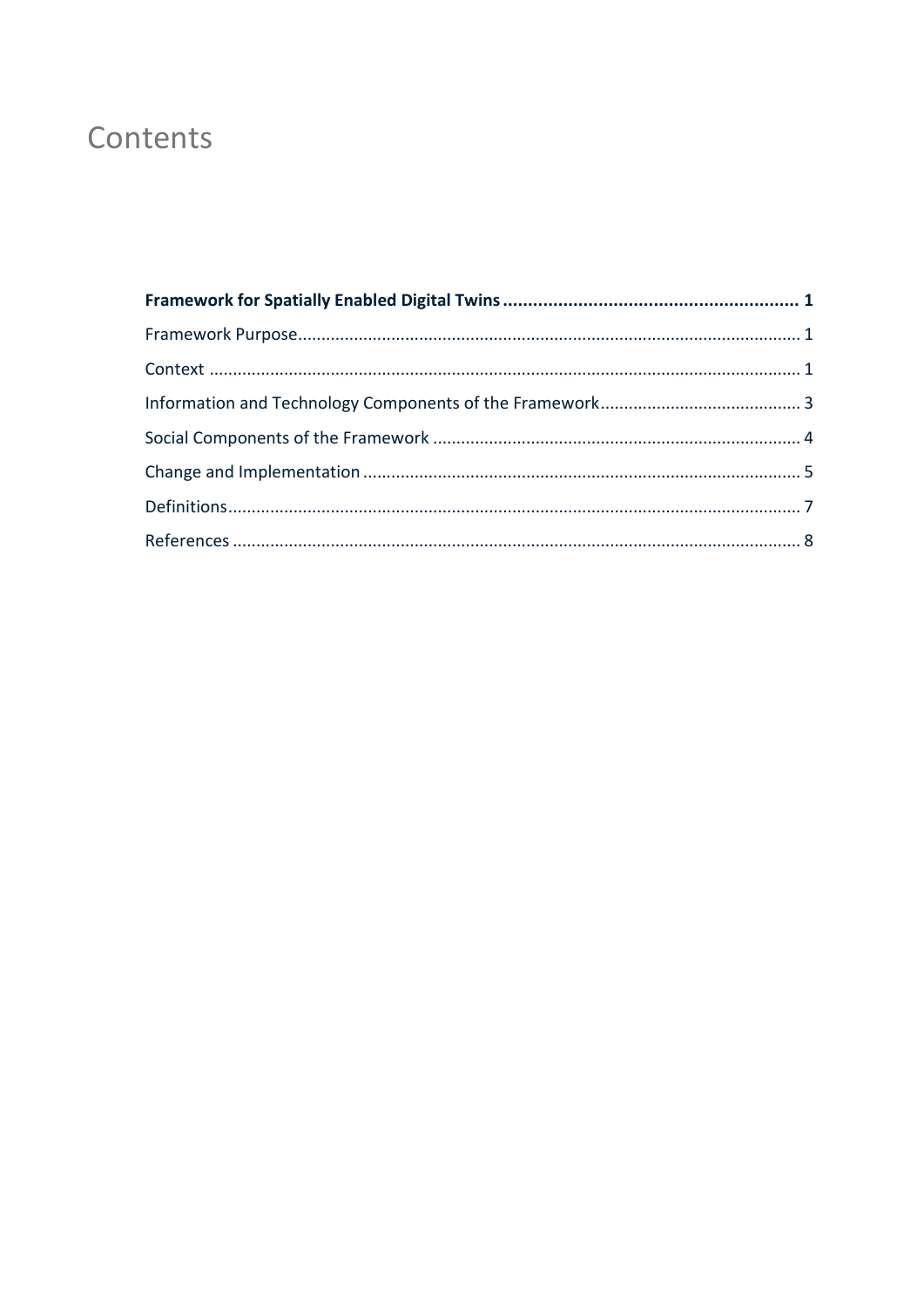# <span id="page-3-0"></span>Framework for Spatially Enabled Digital Twins

### <span id="page-3-1"></span>Framework Purpose

This is a Framework to guide the development and operation of spatially enabled digital twins that align with the *Principles for Spatially Enabled Digital Twins of the built and natural environment in Australia*  released by ANZLIC in December 2019.

The Framework is designed to enable an open and collaborative ecosystem of digital twin platforms, technologies, and services that can interoperate and support each other. It will allow the underlying data services to be discovered, accessed, and used as openly and extensively as possible across multiple digital twin platforms, while sharing private and sensitive data only with authorised users in a secure manner.

The Framework promotes coordinated action across governments, industry, the research sector and the community, to realise the best outcomes for a digital twin ecosystem within Australia.

### <span id="page-3-2"></span>Context

The concept of 'digital twins', being an advanced digital representation that can model and optimise the management of a real-world object or system, has emerged over the last two decades. Significant public good and other benefits can be realised through connecting digital twin initiatives so they can share data and interoperate with each other. This has the potential to significantly improve urban and environmental planning and operations, through digitally-connected and efficient use of resources.



*Diagram 1: The nine principles from The Principles for Spatially Enabled Digital Twins of the built and natural environment in Australia*

There is, however, a considerable journey required to realise a vision of interconnected digital twins sharing data and capabilities. A digital twin maturity model has been adopted to help define where digital twin systems are on their development path. The ability to locate their data in the real-world and visualise it in three dimensions (3D) and over time (4D) are foundation stages of this maturity model which can realise immediate benefits.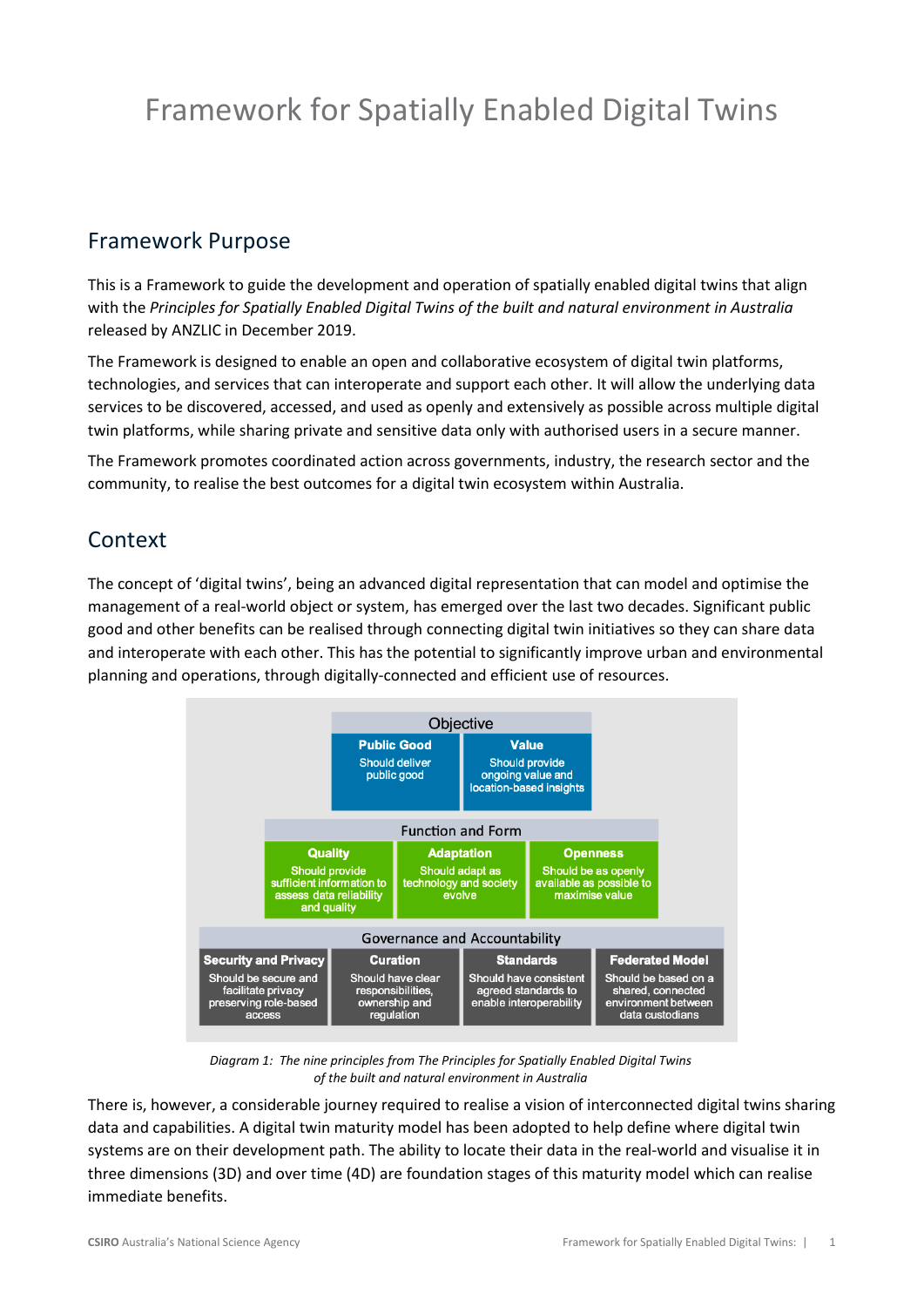

*Diagram 2: Spatially enabled digital twin maturity model illustrating the evolution in complexity, connectivity and capability. Integration of dynamic, real time data moves digital twins beyond static data platforms. Maturity levels are not necessarily linear; there are benefits in data upgrades and analytics at any stage.*

Currently, most digital twins are islands of varying capability, not easily discovered, not connected, or able to securely share their underlying data easily with each other. Additionally, most of these digital twins do not accurately reflect their real-world location, so a digital twin model of an individual building cannot be easily integrated into a city-wide digital twin.

Spatially enabling digital twins requires open access to authoritative national, standardised, spatial data, known as foundation spatial data. A critical enabling foundation dataset for the digital twin ecosystem in Australia is a true digital cadastral environment in which property boundaries are dynamic, automatically recalculating and improving as new boundaries are registered and as land survey and positioning technologies continue to improve. This supports an enhanced land development process through fully immersive digital twins that are precisely spatially positioned and experienced at a grounded, human scale, appropriate for their purpose.

The development of a national ecosystem of digital twins can also be supported by automating the open release and sharing of government data. While most Australian governments have released and shared many datasets, these activities have generally been ad-hoc and slow despite examples of good practice in several sectors.

Other challenges to be addressed include:

- Ensuring trust in the use of private and confidential data with processes and protocols to ensure it is protected and only shared with authorised users
- Data custodians adopting the use of common, and preferably open standards, protocols and quality controls for the ongoing maintenance of fit-for-purpose data
- Greater awareness, understanding and engagement about the role of spatially enabled digital twins outside of the spatial community.
- Sustainable resourcing to enable coordination, shared infrastructure, and data services for digital twins as well as for developing capability in less mature and resourced organisations.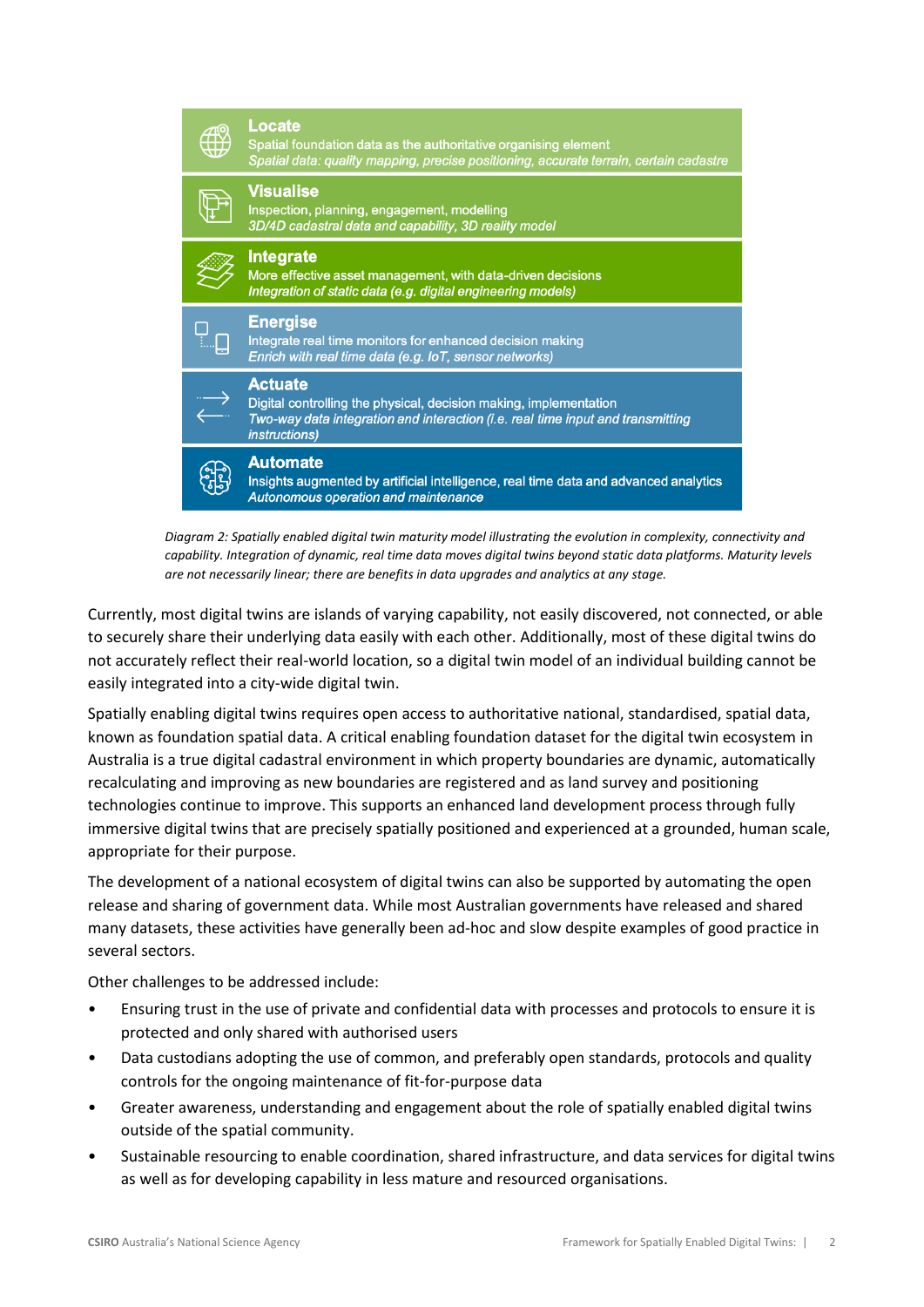# <span id="page-5-0"></span>Information and Technology Components of the Framework

An ecosystem of spatially enabled digital twins requires a federated data sharing model, where data and shared resources held by different data custodians can be easily discovered and accessed. This must be supported by the use of common standards and processes, and methods to protect private and sensitive information. Under this model, data remains under the control of data custodians as the 'authoritative source of truth' with a minimum amount of persistent data stored on shared platforms or with an intermediary.



#### SPATIAL DIGITAL TWIN ECOSYSTEM

*Diagram 3: Spatial Digital Twin Ecosystem*

*This shows the functional architecture of digital twin ecosystem from Data Custodians (blue), Service Providers (green) both external and internal to organisations that provide enabling services, Digital Twin Platform/Application operators (brown) of Visualisation and/or Analytics Platforms and/or Workflow Applications, and Digital Twin Users (purple).*

The key information and technology components of this digital twin framework include:

*• Data Catalogues – the discovery of data sources*

Data catalogues that provide a directory to available data sources are critical to enable the easy discovery of data, describe access conditions, data formats, and quality.

*• Data Standards and Quality Control*

The adoption of common and preferably open standards along with defined levels of quality to support relevant applications is necessary to make data easy to integrate and use appropriately.

*• Federated Access Control* 

Federated Access Control that incorporates role and group based authentication enables users of one organisation to access data or services of another organisation seamlessly and securely without the need for additional centralised or duplicated administration.

*• Privacy and Security Control*

Digital twin operators need to identify and protect private and sensitive data and ensure it is shared securely only with authorised users. This also includes the adoption of tools and services to assess disclosure risks and appropriate mitigation actions, especially with the integration of different datasets.

*• Hosting and data transformation services* 

Hosting and data transformation services may be required, especially for less capable organisations, to enable data to be made available in appropriate formats and quality for use in digital twins. This may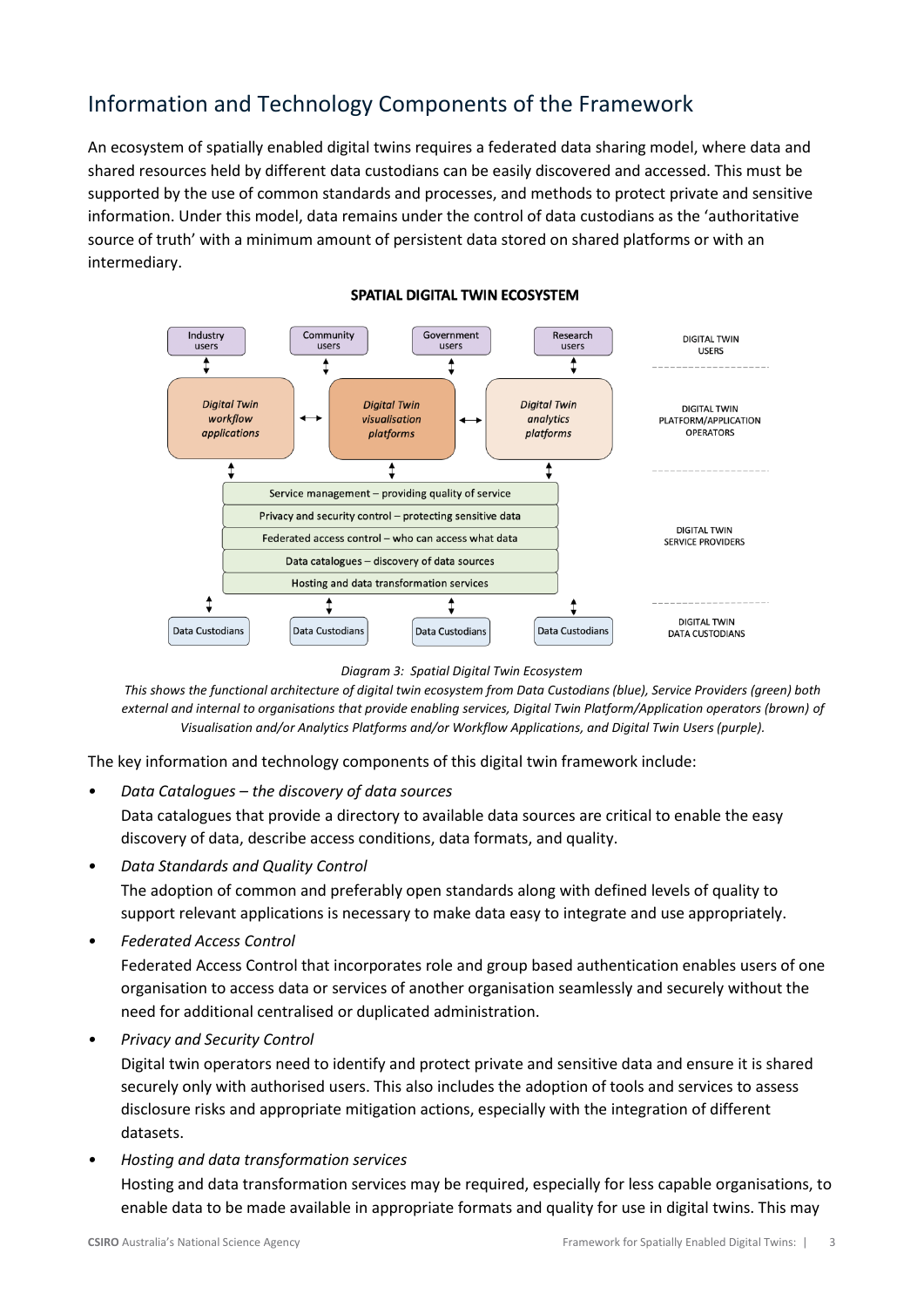involve transforming legacy spatial and statistical data into different formats and made available as APIs.

*• Service management* 

Service management functions that monitor, manage and audit access to data services and resources to ensure quality of service, tracking of use for stakeholders and reporting on performance, are also needed.

*• Digital twin platforms/applications*

Digital twin platforms/applications ingest and process data to provide services to users such as visualisation, analytics services and/or workflow applications (supporting decisions and control systems). These functions can be done by either specialist services or integrated into a single platform.

## <span id="page-6-0"></span>Social Components of the Framework

The social components of an ecosystem of spatially enabled digital twins also require action to address institutional and cultural barriers and enablers. The key social components include:

*• Commons: shared language, concepts and standards*

A critical enabler for the digital twin ecosystem is the adoption of a shared language to describe and understand what digital twins are, how they operate and what impact they can have. This needs to be accompanied by a shared understanding and support for common processes, specifications and standards.

*• Align and complement relevant policies and initiatives*

The development of the digital twin ecosystem should engage with other relevant policies and initiatives, especially in built and natural environment sectors, to demonstrate and deliver benefits to a broader set of stakeholders.

- *• Data sharing arrangements and licences* The digital twin ecosystem requires more consistent data sharing arrangements, including agreements and licences, that make it easier to access and use data. There is also an important role in promoting an efficient and fair marketplace for the exchange of commercially licensed data relevant to digital twins.
- *• Privacy and access arrangements* Spatially enabled digital twins pose important privacy issues that need to be addressed as they can represent physical objects in the real world, potentially at a level of detail beyond existing services.
- *• Data custodianship and curation*

The role of data custodianship needs support for investment in curating data, making it available with appropriate protections, and providing transparency about the use and value of data in digital twins.

*• Governance models*

Federated digital twins require governance models that engage relevant data custodians to help create standards-based data services of an appropriate quality and reliability to meet the needs of users. Governance of digital twins also needs to help promote collaboration, adoption of common standards and sharing of resources and capability across the national ecosystem.

*• Stakeholder and community engagement*

There is also a need to engage with a broader set of stakeholders and the community about the development and operation off digital twins, communicating the benefits and addressing risks and issues of concern.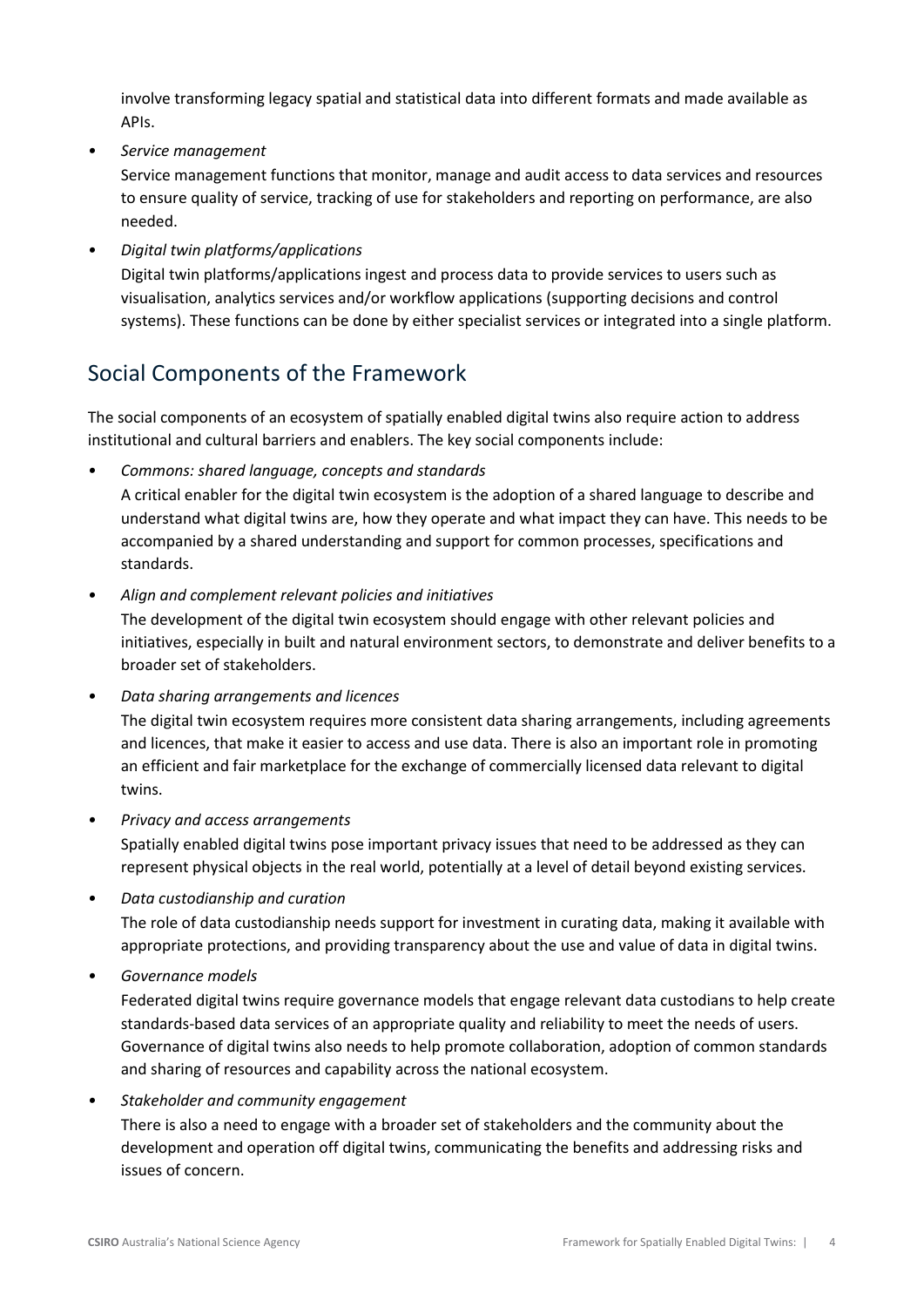# <span id="page-7-0"></span>Change and Implementation

The implementation of the *Principles for Spatially Enabled Digital Twins of the built and natural environment in Australia's* will be a many-tiered journey, requiring a major transformation in how data is released, shared and used safely to create value through an ecosystem of digital twins.

The best approach for the development of both individual and associated ecosystem of digital twins is through a staged and iterative development process. This will deliver tangible short-to-medium term benefits by addressing priority needs and problems such as building assurance or emergency management while remaining aligned to the longer-term vision.

Approaches for implementation could include:

#### **1 Leadership and governance**

Governance groups could be established within different government jurisdictions as well as industry sectors, to provide: leadership and coordinate digital twin investments; to identify, release and maintain the supply of highvalue quality-assured data; to promote digital twin standards and common processes; to protect private and sensitive data; and to communicate benefits to stakeholders.

| At a state/territory level, digital twin<br>governance arrangements could be<br>established to coordinate collaboration<br>within and between government<br>jurisdictions, especially with local<br>government. | At a national level, ANZLIC could assist guide the enhancement of<br>foundation spatial datasets to spatially enabled digital twins, as<br>well as promote collaboration between jurisdictions to develop<br>relevant standards, common practices and shared infrastructure.<br>Leadership from a range of cross-jurisdictional government<br>agencies and ministerial groups responsible for data and digital<br>initiatives will be important to progress a digital twin ecosystem in<br>Australia. |
|-----------------------------------------------------------------------------------------------------------------------------------------------------------------------------------------------------------------|-------------------------------------------------------------------------------------------------------------------------------------------------------------------------------------------------------------------------------------------------------------------------------------------------------------------------------------------------------------------------------------------------------------------------------------------------------------------------------------------------------|
|-----------------------------------------------------------------------------------------------------------------------------------------------------------------------------------------------------------------|-------------------------------------------------------------------------------------------------------------------------------------------------------------------------------------------------------------------------------------------------------------------------------------------------------------------------------------------------------------------------------------------------------------------------------------------------------------------------------------------------------|

Additionally, leadership from industry peak bodies and the research sector will also be important, as a collaborative approach across governments, industry, the research sector and the community will help realise the full benefits and best possible outcomes of a digital twin ecosystem in Australia.

#### **2 Digital twins Commons and standards**

The development of an ecosystem of digital twins requires the promotion of common concepts, standards and processes with stakeholders, supported by formal governance arrangements and communities of practice.

| At a state/territory level, existing processes | At a national level, ANZLIC and ICSM could assist develop and     |
|------------------------------------------------|-------------------------------------------------------------------|
| could be expanded to identify and promote      | implement relevant standards for spatially enabled digital twins  |
| the open release and sharing of priority       | particular relating to foundation spatial data. At the same time, |
| data, as well as promote the adoption of       | industry peak bodies, standards entities, cross-jurisdictional    |
| data standards and standard data sharing       | government agencies and ministerial groups can play a key role in |
| agreements, to support the development of      | promoting wider cross-sectoral standards and common practices     |
| digital twins.                                 | relating to data release and sharing                              |

#### **3 Communities of Practice**

The promotion of best practice, knowledge sharing and collaboration related to digital twins could be supported through Community of Practice initiatives. These could leverage grass-roots interest and existing peer-to-peer activities in knowledge sharing, providing templates/guidance documents and related resources. These Communities of Practice could support both early adopters of spatially enabled digital twins and the needs of less capable organisations over time.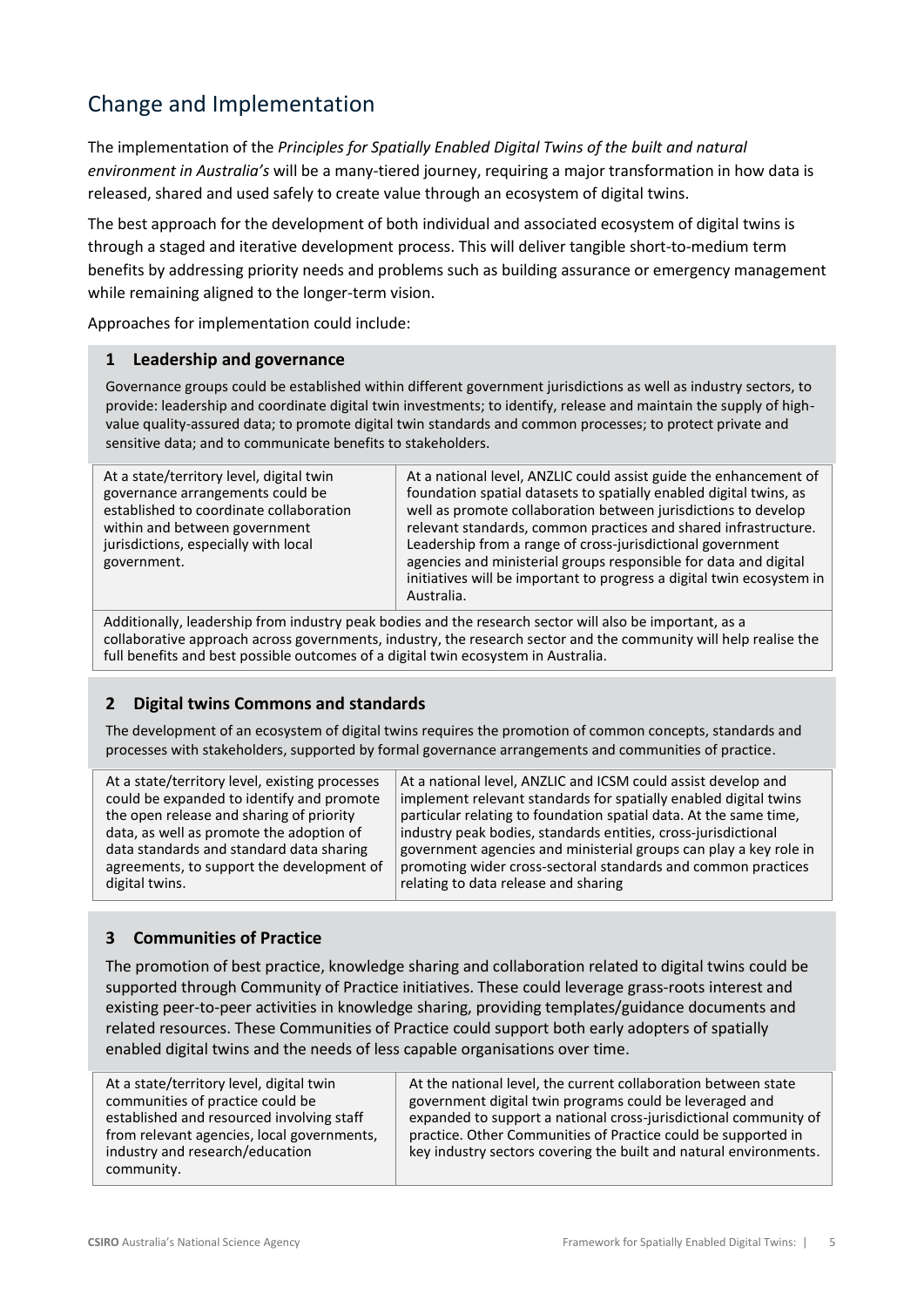#### **4 Enabling Initiatives**

A range of enabling initiatives need to be resourced and implemented to drive the change required to realise the vision and benefits of an ecosystem of spatially enabled digital twins.

#### **a) Supply of Foundation Data Services**

An ecosystem of digital twins will require foundation data services at increasing levels of details and quality to support the needs of priority use cases. This includes upgrades to Australia's cadastral data and other foundational spatial data, as well as making data available increasingly through APIs.

| At a state/territory level, digital twin governance<br>arrangements could be established to coordinate<br>collaboration within and between government<br>jurisdictions, especially with local government. | At a national level, ANZLIC could guide the enhancement of<br>foundation spatial datasets to spatially enabled digital twins, as<br>well as promote collaboration between jurisdictions to develop<br>relevant standards, common practices and shared infrastructure.<br>Cross-jurisdictional government agencies and ministerial groups<br>could sponsor coordinated actions across jurisdictions and<br>between sectors, particularly to integrate building and<br>environment data into digital twin services. |
|-----------------------------------------------------------------------------------------------------------------------------------------------------------------------------------------------------------|-------------------------------------------------------------------------------------------------------------------------------------------------------------------------------------------------------------------------------------------------------------------------------------------------------------------------------------------------------------------------------------------------------------------------------------------------------------------------------------------------------------------|
|-----------------------------------------------------------------------------------------------------------------------------------------------------------------------------------------------------------|-------------------------------------------------------------------------------------------------------------------------------------------------------------------------------------------------------------------------------------------------------------------------------------------------------------------------------------------------------------------------------------------------------------------------------------------------------------------------------------------------------------------|

#### **b) Shared Digital Services to support Federated Digital Twins**

Federated digital twin ecosystems need to resource and operate shared services including data catalogues for the discovery of data, federated access controls, data linkage services, data transformation and hosting services, service management tools such as API gateways, and data security controls.

| At a state/territory level, the Queensland Government's | At a national level, implementation of these shared services    |
|---------------------------------------------------------|-----------------------------------------------------------------|
| Spatial Catalogue provides the foundation for some of   | could be coordinated through for example, cross-jurisdictional  |
| these services supported by Land and Spatial            | groups, jointly owned entities (provided funding contributions  |
| Information and Queensland Government federated         | were agreed across the different levels of governments) and     |
| authentication service. Further work is required to     | peak industry bodies, leveraging existing Australian Government |
| define both role and group based categories.            | initiatives such as data.gov.au, National Map, VANguard and the |
|                                                         | Trusted Digital Identity Framework (TDIF).                      |

#### **c) Capability Development**

The different levels of maturity of data custodians and data users require support to guide and assist them in developing their capabilities to contribute to and use digital twin services.

| At a state/territory level, Queensland's 77 local<br>government authorities vary widely in capability to<br>contribute, manage and use digital twin datasets and<br>services and some will require support through guidance | At the state/territory and national levels, support could be<br>provided for local government to contribute to, use and manage<br>digital twin datasets and services. |
|-----------------------------------------------------------------------------------------------------------------------------------------------------------------------------------------------------------------------------|-----------------------------------------------------------------------------------------------------------------------------------------------------------------------|
| and enabling digital infrastructure.                                                                                                                                                                                        |                                                                                                                                                                       |

#### **d) Procurement Policies**

Australian governments can play a leading role in leveraging their procurement capabilities to support the development of a national ecosystem of digital twins.

- Mandating the supply of Building Information Modelling (BIM) data in open formats in the required level of detail and with spatial positioning data for all significant infrastructure, building and related capital works.
- Ensuring that the purchase and major upgrades of all geospatial and related data management platforms should support open geospatial data standards, interoperability and provide data access through APIs.
- Requiring that data and modelling created through environmental impact, planning, transport and related studies be made available where possible as either open or shared data for use in digital twins.
- Adopting open licensing formats or using standard commercial licences when providing data services (either created or procured by governments) to users to remove friction in the use of this data.
- Resolving intellectual property (IP) issues related to the acquisition of certain data such as BIM so that an appropriate balance is stuck between rewarding the creators of this data and providing a greater level of access and use.

| At a state/territory level, the Queensland Government is<br>leading with the requirement for BIM data to be supplied | At the national level, these procurement initiatives could be<br>achieved through specific priority initiatives such as the cross- |
|----------------------------------------------------------------------------------------------------------------------|------------------------------------------------------------------------------------------------------------------------------------|
| for major infrastructure projects. Further steps can be                                                              | jurisdictional response to the Building Confidence Report and co-                                                                  |
| taken to address other procurement and data acquisition                                                              | ordination of common procurement policies.                                                                                         |
| activities across the Queensland Government.                                                                         |                                                                                                                                    |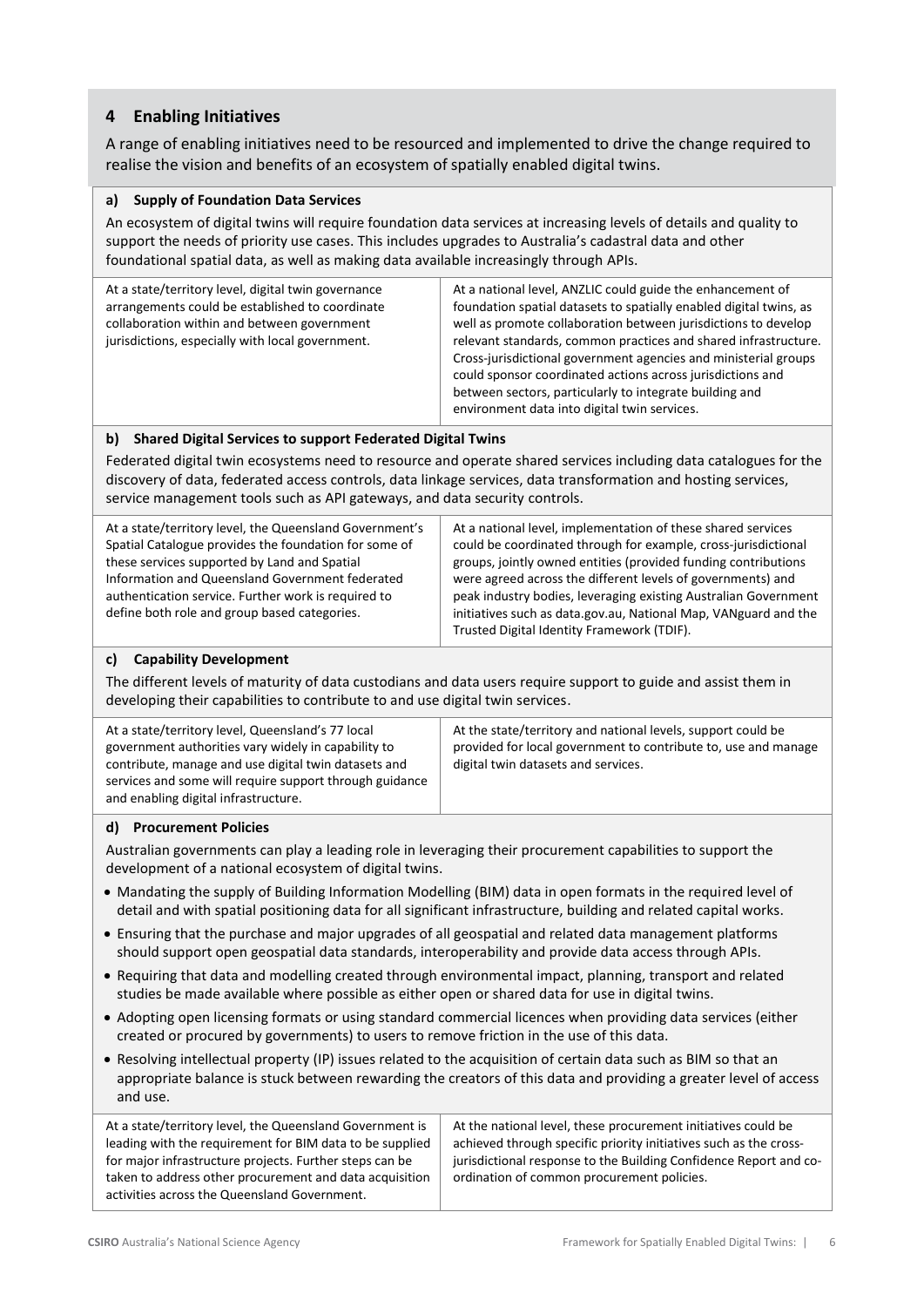# <span id="page-9-0"></span>Definitions

#### **ANZLIC**

Australian and New Zealand Land Information Council (also known as the Spatial Information Council) is the peak intergovernmental organisation providing leadership in the collection, management and use of spatial information in Australia and New Zealand.

#### **APIs**

Application Programming Interfaces(APIs) are data servicesthat allow for automated access between computer applications/systems (including access from a database to a web browser/application).

#### **BIM**

Building Information Modelling (BIM) is a process supported by various tools, technologies and contracts involving the generation and management of digital representations of physical and functional characteristics of the built environment. BIM may also be referred to as Asset Information Modelling (AIM), Virtual Design and Construction (VDC), Digital Engineering (DE) and the terms Building Information Modelling or Management are variously used.

#### **Data sharing**

Data that is shared securely between organisations (not open data) for access by authorised users.

#### **Digital twin**

A digital representation *that models* a real-world object or system. Digital twin platforms could be visualisation, analytic or workflow application functions.

#### **Digital Twin assured data service**

Digital Twin assured data service is real-time feed from a data source that is made available via an API (application programming interface) and has been assured as fit-for-purpose for use in a digital twin.

#### **Digital Twin assured data set**

A collection of data that is managed by a data custodian that is formatted so it complies with appropriate standards and quality levels set by a digital twin.

#### **Digital twin ecosystem**

A federated ecosystem of digital twins connected by open and shared data using visualisation, analytical, modelling and simulation tools. The ecosystem has common authentication and authorisation rules to enable role-based access to securely shared data*.*

#### **Federated digital twin**

A digital twin that is supported by multiple data services usually from multiple organisations, and orchestrated so they can be integrated within a digital twin environment (either visualisation, analytic system or workflow application) and that minimises the need for centralised data replication and storage.

#### **Framework for Spatially Enabled Digital Twins**

A framework to support the development and operation of spatially enabled digital twins that are aligned with the *Principles for Spatially Enabled Digital Twins of the built and natural environment in Australia*. This version has been sponsored by the Queensland Government in collaboration with Data61.

#### **National Foundation Spatial Data**

A set of datasets that are assembled and maintained under the Foundation Spatial Data Framework (FSDF) that provide national coverage of the best available, most current, authoritative source of foundation spatial data which is standardised and quality controlled.

#### **Open data**

Data that is released to the public for their use at no charge and supported by an open licence that permits reuse.

#### **The Principles for Spatially Enabled Digital Twins in Australia**

*The Principles for Spatially Enabled Digital Twins of the built and natural environment in Australia* is a set of principles to guide digital twin development and delivery of Australia's digital twin ecosystem. These have been developed by the Spatial Information Council (ANZLIC) in collaboration with governments, industry and research organisations and was released in December 2019.

#### **Spatially enabled digital twin**

A digital representation that combines a digital twin with accurate spatial information, such that the digital twin covers a defined geographic space above and below ground and enables digital twins to relate to each, providing real-world context.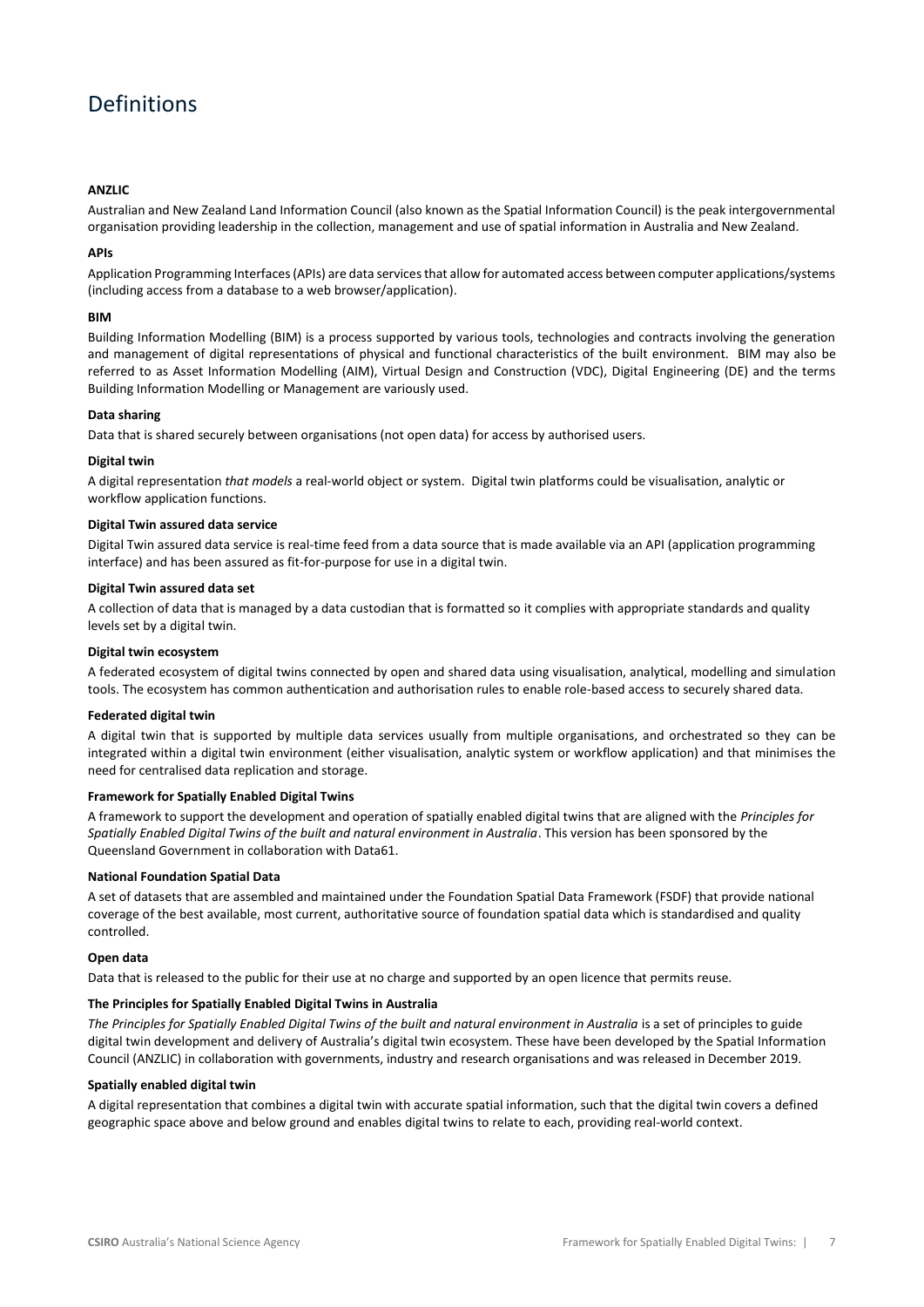### <span id="page-10-0"></span>References

ANZLIC, Principles for Spatially Enabled Digital Twins of the Built and Natural Environment in Australia, December 2019. https://www.anzlic.gov.au/resources/principles-spatially-enabled-digital-twins-built-and-natural-environment-australia

ANZLIC, The Australian and New Zealand Foundation Spatial Data Framework, April 2014. [https://link.fsdf.org.au/sites/default/files/FSDF\\_Resources/One\\_ANZ\\_Foundation\\_Spatial\\_Data\\_Framework\\_Booklet.pdf](https://link.fsdf.org.au/sites/default/files/FSDF_Resources/One_ANZ_Foundation_Spatial_Data_Framework_Booklet.pdf)

Australian Government, Physical Environment Analysis Network (PEAN), https://www.pean.gov.au/

CSIRO, A Data Specification Framework for the Foundation Spatial Data Framework, 2015 https://www.anzlic.gov.au/sites/default/files/files/FSDF-Data\_Specification\_Framework.pdf

Centre for Digital Built Britain, The Gemini Principles, 2018, https://www.cdbb.cam.ac.uk/system/files/documents/TheGeminiPrinciples.pdf

Department of Agriculture, Water & the Environment, Environmental Resources Information Network (ERIN), https://www.environment.gov.au/about-us/environmental-information-data/erin

Digital Transformation Agency, Trusted Digital Identity Framework, https://www.dta.gov.au/our-projects/digital-identity/join-identity-federation/accreditation-and-onboarding/trusted-digitalidentity-framework

Department of Prime Minister and Cabinet, Data Sharing and Release: Legislative Reforms Discussion paper, September 2019. https://www.datacommissioner.gov.au/resources/discussion-paper

Queensland Department of Resources, Queensland Foundation Spatial Data Framework, February 2018, https://www.dnrme.qld.gov.au/?a=109113:policy\_registry/queensland-foundation-spatial-data-framework.pdf&ver=3.00

Queensland Government Department of State Development, Manufacturing, Infrastructure & Planning, Digital Enablement for Queensland Infrastructure: Principles for BIM Implementation, November 2018, https://www.statedevelopment.qld.gov.au/resources/guideline/infrastructure/bim-principles.pdf

The Australasian BIM Advisory Board, http://www.abab.net.au/